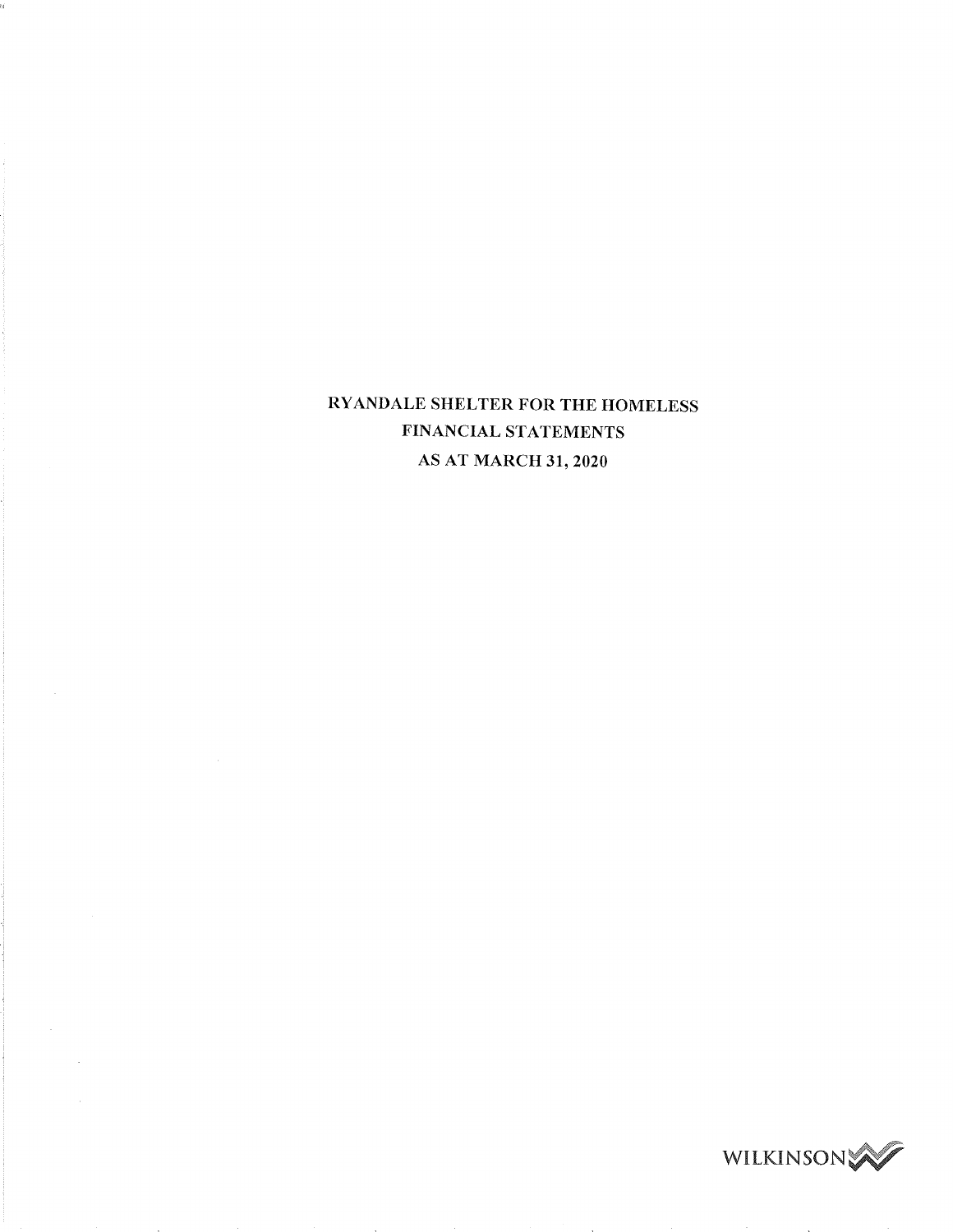# RYANDALE SHELTER FOR THE HOMELESS TABLE OF CONTENTS AS AT MARCH 31, <sup>2020</sup>

| INDEPENDENT AUDITOR'S REPORT-                                      | Page<br>$1 - 2$ |
|--------------------------------------------------------------------|-----------------|
| FINANCIAL STATEMENTS                                               |                 |
| Statement of Financial Position                                    | 3               |
| Statement of Revenue and Expenditures and Changes in Fund Balances | 4               |
| <b>Statement of Cash Flows</b>                                     | 5               |
| Notes to Financial Statements                                      | $6 - 11$        |
|                                                                    |                 |

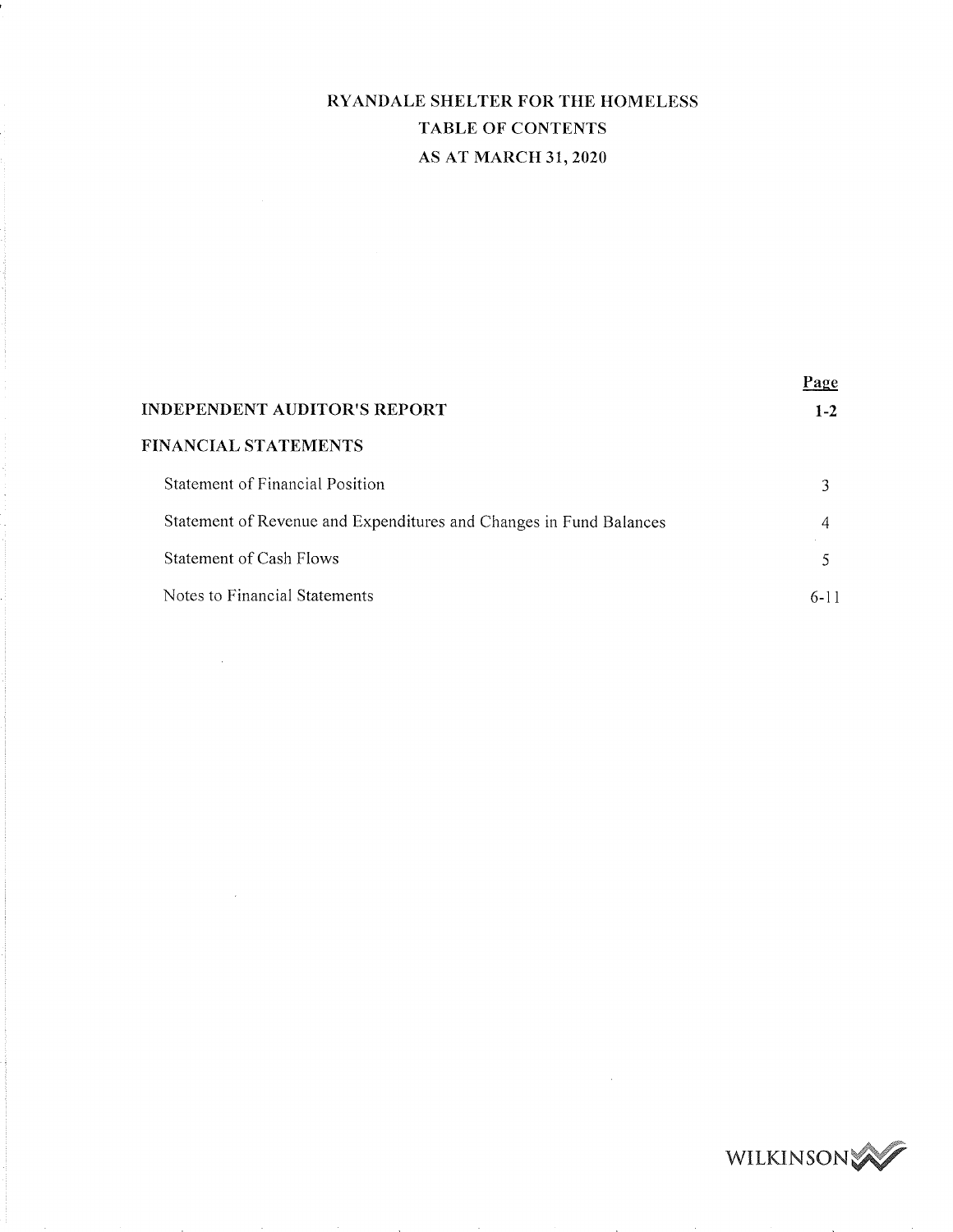

## INDEPENDENT AUDITOR'S REPORT

TO the Board of Directors

## Qualified Opinion

We have audited the financial statements of Ryandale Shelter For The Homeless (the Organization), which comprise the statement of financial position as at March 31, 2020, and the statements of revenue and expenditures and changes in fund balance and cash flows for the year then ended, and notes to the financial statements, including a summary of significant accounting policies.

In our opinion, except for the possible effects of the matter described in the Basis for Qualified Opinion section of our report, the accompanying financial statements present fairly, in all material respects, the financial position of the Organization as at March 31, 2020, and its results of operations and its cash flows for the year then ended in accordance with Canadian accounting standards for not-for-profit organizations.

### Basis for Qualified Opinion

In common with many charitable organizations, the Organization derives revenue from donations and fundraising, the completeness of which is not susceptible of satisfactory audit verification. Accordingly, our verification of these revenues was limited to the amounts recorded in the records of the Organization and we were not able to determine whether, as at and for the years ended March 31, 2020 and March 31, 2019, any adjustments might be necessary to donations and fundraising revenue, excess of revenues over expenditures, assets and fund balances.

We conducted our audit in accordance with Canadian generally accepted auditing standards. Our responsibilities under those standards are further described in the Auditor's Responsibilities for the Audit of the Financial Statements section of our report. We are independent of the Organization in accordance with the ethical requirements that are relevant to our audit of the financial statements in Canada and we have fulfilled our other ethical responsibilities in accordance with these requirements. We believe that the audit evidence we have obtained is sufficient and appropriate to provide a basis for our qualified opinion.

### Responsibilities of Management and Those Charged with Governance for the Financial Statements

Management is responsible for the preparation and fair presentation of the financial statements in accordance with and for such internal control as management determines is necessary to enable the preparation of financial statements that are free from material misstatement, whether due to fraud or error.

In preparing these financial statements, management is responsible for assessing the Organization's ability to continue as a going concern, disclosing, as applicable, matters related to going concern and using the going concern basis of accounting unless management either intends to liquidate the Organization, or to cease operations, or has no realistic alternative but to do so.

Those charged with governance are responsible for overseeing the Organization's financial reporting process.

## WILKINSON & COMPANY LLP - CHARTERED PROFESSIONAL ACCOUNTANTS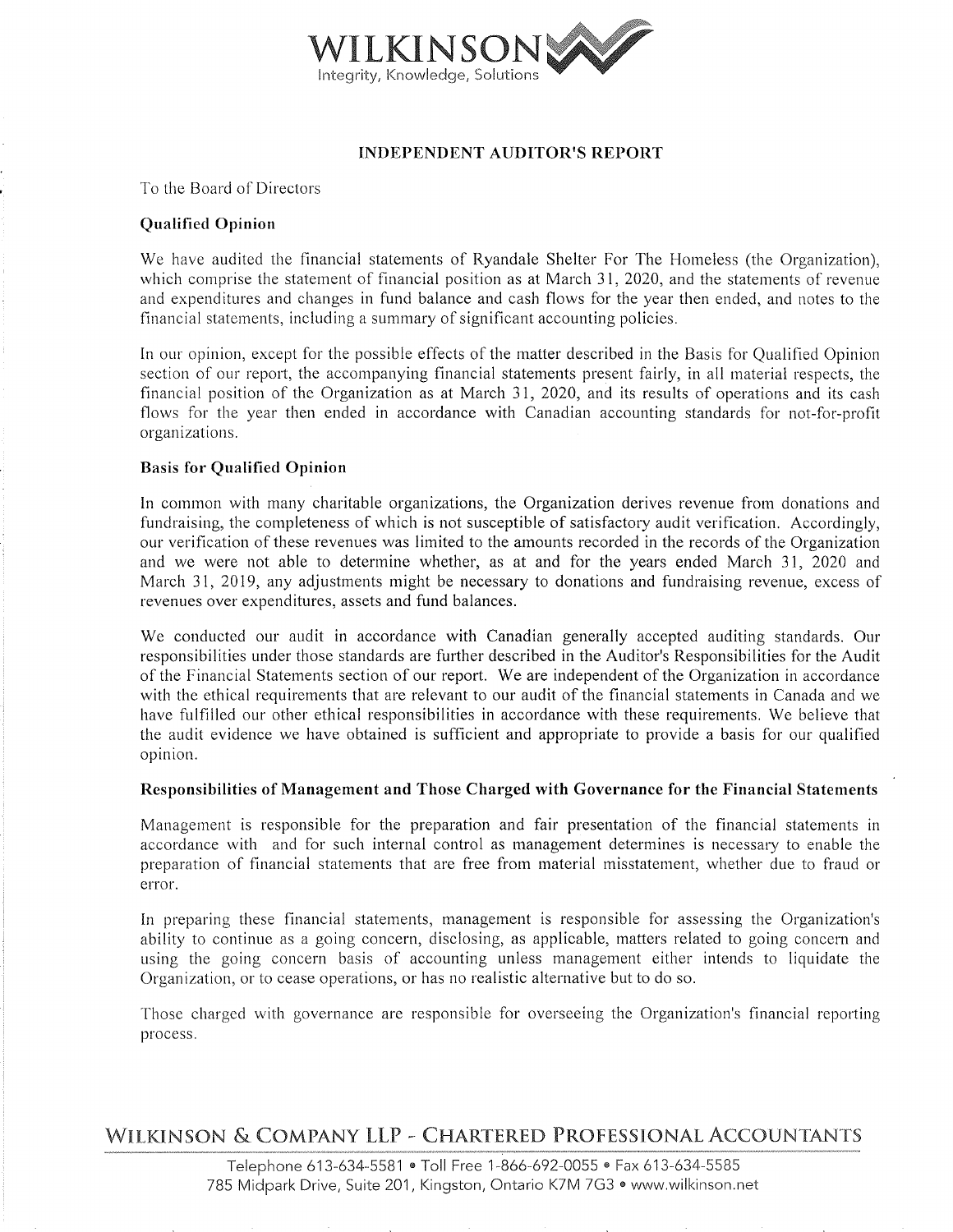

### Auditor's Responsibilities for the Audit of the Financial Statements

Our objectives are to obtain reasonable assurance about whether the financial statements as whole are free from material misstatement, whether due to fraud or error, and to issue an auditor's report that includes our opinion. Reasonable assurance is a high level of assurance, but is not a guarantee that an audit conducted in accordance with Canadian generally accepted auditing standards will always detect a material misstatement when it exists. Misstatements can arise from fraud or error and are considered material if, individually or in the aggregate, they could reasonably be expected to influence the economic decisions of users taken on the basis of these financial statements.

As part of an audit in accordance with Canadian generally accepted auditing standards, we exercise professional judgment and maintain professional skepticism throughout the audit. We also:

- Identify and assess the risks of material misstatement of the financial statements, whether due to fraud or error, design and perform audit procedures responsive to those risks and obtain audit evidence that is sufficient and appropriate to provide a basis for our opinion. The risk of not detecting a material misstatement resulting from fraud is higher than for one resulting from error, as fraud may involve collusion, forgery, intentional omissions, misrepresentations, or the override of internal control.
- 0 Obtain an understanding of internal control relevant to the audit in order to design audit procedures that are appropriate in the circumstances, but not for the purpose of expressing an opinion on the effectiveness of the Organization's internal control.
- <sup>0</sup> Evaluate the appropriateness of accounting policies used and the reasonableness of accounting estimates and related disclosures made by management.
- <sup>0</sup> Conclude on the appropriateness of management's use of the going concern basis of accounting and, based on the audit evidence obtained, whether a material uncertainty exists related to events or conditions that may cast significant doubt on the Organization's ability to continue as going concern. If we conclude that a material uncertainty exists, we are required to draw attention in our auditor's report to the related disclosures in the financial statements or, if such disclosures are inadequate, to modify our opinion. Our conclusions are based on the audit evidence obtained up to the date of our auditor's report. However, future events or conditions may cause the Organization to cease to continue as going concern.
- Evaluate the overall presentation, structure and content of the financial statements, including the disclosures, and whether the financial statements represent the underlying transactions and events in a manner that achieves fair presentation.

We communicate with those charged with governance regarding, among other matters, the planned scope and timing of the audit and significant audit findings, including any significant deficiencies in internal control that we identify during our audit.<br>Welkensing Compling Compliants (Compliants Compliants Chartered Professional Accountants

KINGSTON, Canada<br>
September 30, 2020<br>
Chartered Professional Accountants<br>
Licensed Public Accountants Licensed Public Accountants

## WILKENSON & COMPANY LLP — CHARTERED PROFESSIONAL ACCOUNTANTS

Telephone 613-634-5581 · Toll Free 1-866-692-0055 · Fax 613-634-5585 785 Midpark Drive, Suite 201, Kingston, Ontario K7M 7G3 · www.wilkinson.net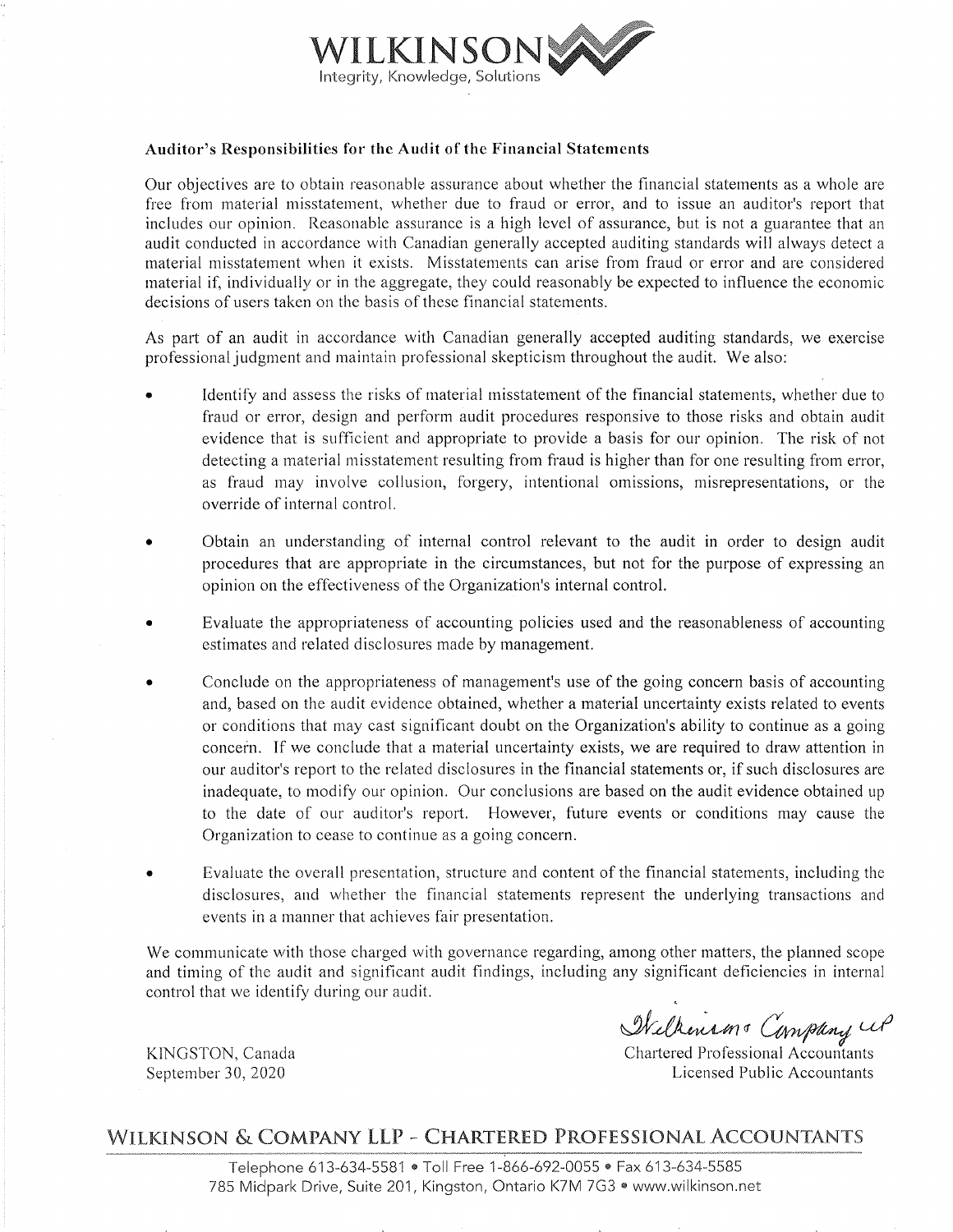|                                                                       | 2020                      |                       |                          |                                 |                                      |                            |
|-----------------------------------------------------------------------|---------------------------|-----------------------|--------------------------|---------------------------------|--------------------------------------|----------------------------|
|                                                                       | Operating<br>Fund         | Capital<br>Asset      | Internally<br>Restricted | Internally<br><b>Restricted</b> |                                      | 2019                       |
|                                                                       | \$                        | Fund<br>${\mathbb S}$ | Capital Fund<br>\$       | <b>Operating Fund</b><br>S      | Total<br>$\mathbb S$                 | Total<br>\$                |
| <b>ASSETS</b><br><b>CURRENT</b>                                       |                           |                       |                          |                                 |                                      |                            |
| Cash<br>Short-term investments - Note 4<br>Accounts receivable        | 38,968<br>18,673<br>7,068 |                       | 224,968                  | 18,000                          | 281,936<br>18,673<br>7,068<br>$\sim$ | 275,965<br>18,673<br>4,254 |
|                                                                       | 64,709                    |                       | 224,968                  | 18,000                          | 307,677                              | 298,892                    |
| TANGIBLE CAPITAL ASSETS - Note 5                                      |                           | 160,373               |                          |                                 | $-160,373$                           | 165,548                    |
|                                                                       | 64,709                    | 160,373               | 224,968                  | 18,000                          | 468,050                              | 464,440                    |
| <b>LIABILITIES</b>                                                    |                           |                       |                          |                                 |                                      |                            |
| CURRENT                                                               |                           |                       |                          |                                 |                                      |                            |
| Accounts payable and accrued liabilities                              | 7,542                     |                       |                          |                                 | 7,542                                | 6,897                      |
| DEFERRED CONTRIBUTIONS RELATED TO<br>TANGIBLE CAPITAL ASSETS - Note 6 |                           | 17,139                |                          |                                 | 17,139                               | 22,314                     |
|                                                                       | 7,542                     | 17,139                |                          |                                 | 24,681                               | 29,211                     |
| <b>FUND BALANCES</b>                                                  |                           |                       |                          |                                 |                                      |                            |
| <b>UNRESTRICTED</b>                                                   | 57,167                    | 143,234               |                          |                                 | 200,401                              | 192,261                    |
| <b>INTERNALLY RESTRICTED - Note 7</b>                                 |                           |                       | 224,968                  | 18,000                          | 242,968                              | 242,968                    |
|                                                                       | 57,167                    | 143,234               | 224,968                  | 18,000                          | 443,369                              | 435,229                    |
| APPROVED ON BEHALF OF THE BOARD                                       |                           |                       |                          |                                 |                                      |                            |
| Thompkers<br>Director                                                 |                           |                       |                          |                                 |                                      |                            |
| Director                                                              |                           |                       |                          |                                 |                                      |                            |
|                                                                       | 64,709                    | 160,373               | 224,968                  | 18,000                          | 468,050                              | 464,440                    |

The accompanying notes form an integral part of these financial statements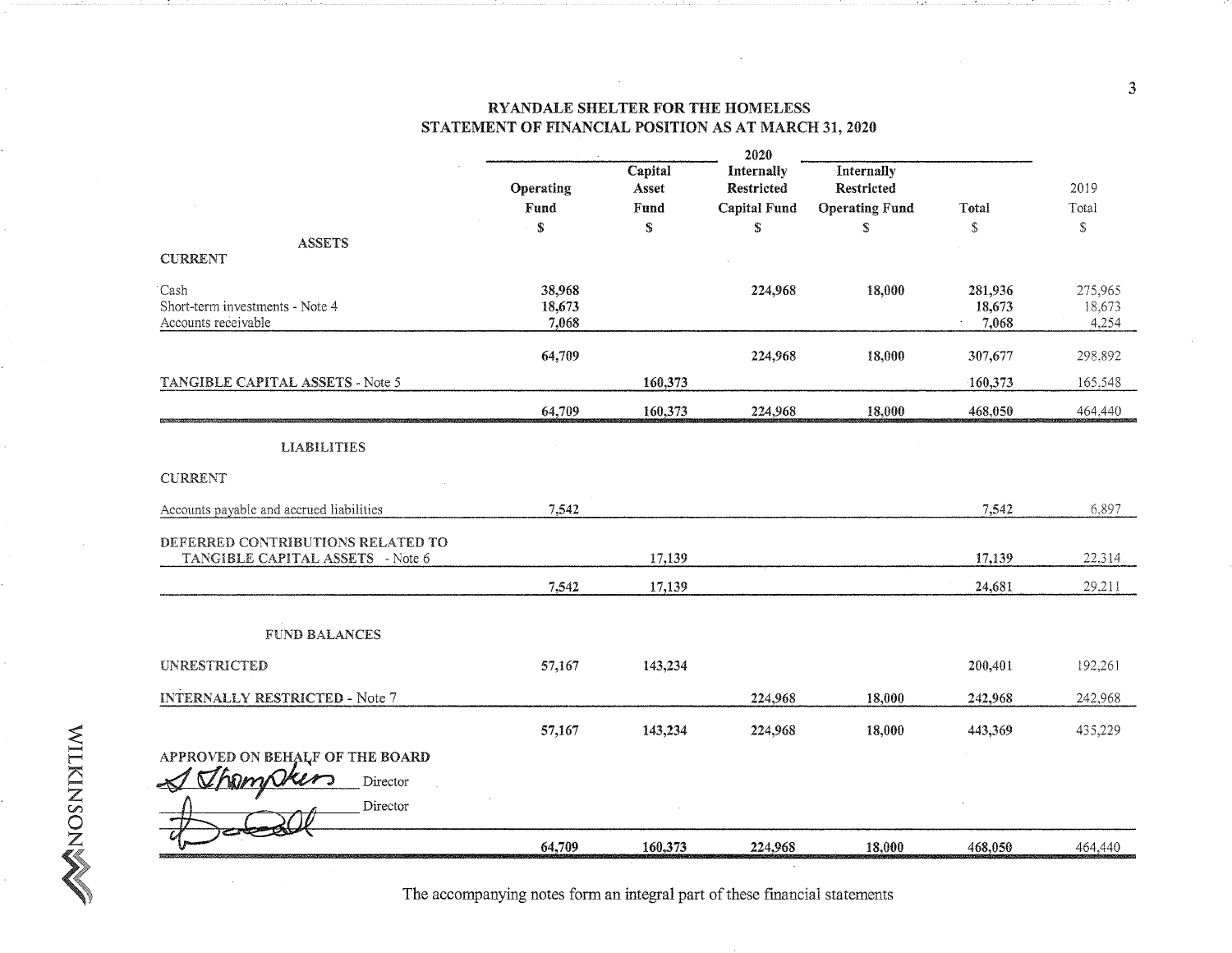## RYANDALE SHELTER FOR THE HOMELESS STATEMENT OF REVENUE AND EXPENDITURES AND CHANGES IN FUND BALANCES FOR THE YEAR ENDED MARCH 31, <sup>2020</sup>

|                                                                                    | 2020              |                          |                                                      |                                                               |                 |                 |
|------------------------------------------------------------------------------------|-------------------|--------------------------|------------------------------------------------------|---------------------------------------------------------------|-----------------|-----------------|
|                                                                                    | Operating<br>Fund | Capital<br>Asset<br>Fund | Internally<br>Restricted<br>Capital Fund<br>(Note 7) | Internally<br>Restricted<br><b>Operating Fund</b><br>(Note 7) | Total           | 2019<br>Total   |
| <b>REVENUE</b>                                                                     | $\mathbb S$       | $\mathbb S$              | <sup>S</sup>                                         | \$                                                            | ${\mathbb S}$   | ${\mathbb S}$   |
| Donations                                                                          | 6,963             |                          |                                                      |                                                               |                 |                 |
| Fundraising                                                                        | 25,073            |                          |                                                      |                                                               | 6,963           | 9,059           |
| Interest                                                                           | 292               |                          |                                                      |                                                               | 25,073<br>292   | 19,942          |
| Grant - United Way of Kingston                                                     | 20,000            |                          |                                                      |                                                               |                 | 3,693           |
| Grant - Home Depot                                                                 | 10,000            |                          |                                                      |                                                               | 20,000          | 42              |
| Amortization of deferred contributions - Note 6                                    |                   | 5,175                    |                                                      |                                                               | 10,000          | 8,500           |
| Rental income - Victoria Street                                                    | 29,065            |                          |                                                      |                                                               | 5,175<br>29,065 | 5,175<br>31,402 |
|                                                                                    | 91,393            | 5,175                    |                                                      |                                                               | 96,568          | 77,813          |
| <b>EXPENDITURES</b>                                                                |                   |                          |                                                      |                                                               |                 |                 |
| Amortization of tangible capital assets                                            |                   | 5,175                    |                                                      |                                                               | 5,175           | 5,175           |
| Bank charges and fees                                                              | 679               |                          |                                                      |                                                               | 679             | 663             |
| Fundraising expense                                                                | 3,967             |                          |                                                      |                                                               | 3,967           | 4,710           |
| Insurance                                                                          | 2,192             |                          |                                                      |                                                               | 2,192           | 2,063           |
| Miscellaneous                                                                      | 533               |                          |                                                      |                                                               | 533             | 144             |
| Office                                                                             | 1,433             |                          |                                                      |                                                               | 1,433           | 799             |
| Professional fees                                                                  | 6,617             |                          |                                                      |                                                               | 6,617           | 6,538           |
| Wages and benefits                                                                 | 37,596            |                          |                                                      |                                                               | 37,596          | 35,784          |
| Victoria Street                                                                    |                   |                          |                                                      |                                                               |                 |                 |
| Utilities                                                                          | 5,847             |                          |                                                      |                                                               | 5,847           | 6,998           |
| Programming                                                                        | 300               |                          |                                                      |                                                               | 300             | 113             |
| Repairs and maintenance                                                            | 11,337            |                          |                                                      |                                                               | 11,337          | 17,499          |
| Insurance                                                                          | 9,168             |                          |                                                      |                                                               | 9,168           | 8,738           |
| Cable, internet and telephone                                                      | 2,549             |                          |                                                      |                                                               | 2,549           | 2,678           |
| Household supplies                                                                 | 1,035             |                          |                                                      |                                                               | 1,035           | 1,097           |
|                                                                                    | 83,253            | 5,175                    |                                                      |                                                               | 88,428          | 92,999          |
| <b>EXCESS OF REVENUE OVER EXPENDITURES</b><br>(EXPENDITURES OVER REVENUE) FOR YEAR | 8,140             |                          |                                                      |                                                               |                 |                 |
|                                                                                    |                   | <b>NIL</b>               | <b>NIL</b>                                           | <b>NIL</b>                                                    | 8,140           | (15,186)        |
| FUND BALANCE - BEGINNING OF YEAR                                                   | 49,027            | 143,234                  | 224,968                                              | 18,000                                                        | 435,229         | 450,415         |
| FUND BALANCE - END OF YEAR                                                         | 57,167            | 143,234                  | 224,968                                              | 18,000                                                        | 443,369         | 435,229         |

The accompanying notes form an integral part of these financial statements

 $\overline{4}$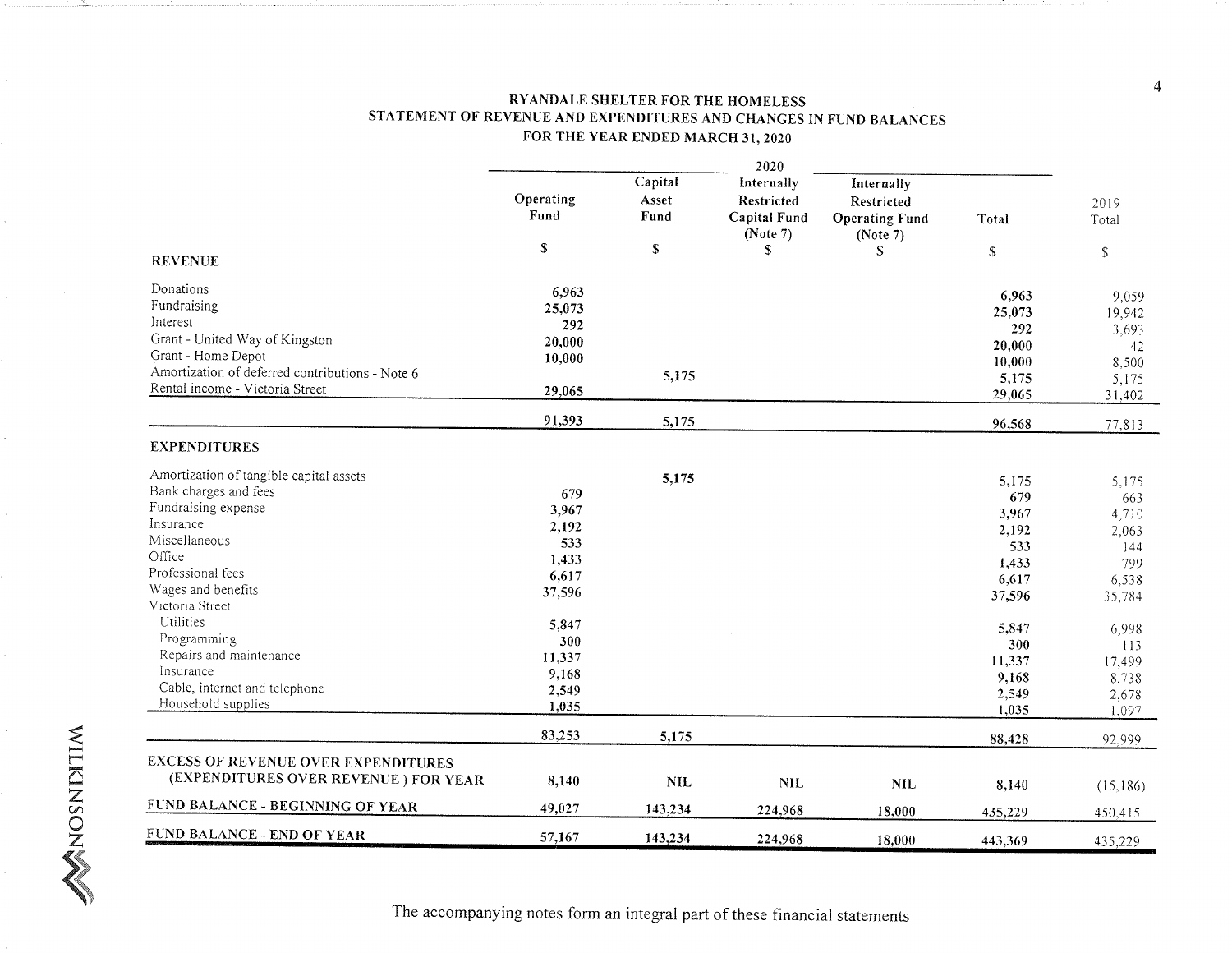## RYANDALE SHELTER FOR THE HOMELESS STATEMENT OF CASH FLOWS FOR THE YEAR ENDED MARCH 31, <sup>2020</sup>

|                                                                                                                                      | 2020<br>S        | 2019<br>\$       |
|--------------------------------------------------------------------------------------------------------------------------------------|------------------|------------------|
| <b>OPERATING ACTIVITIES</b>                                                                                                          |                  |                  |
| Excess of revenue over expenditures (expenditures over revenues) for<br>year                                                         | 8,140            | (15, 186)        |
| Adjustment for items which do not affect cash -<br>Amortization of tangible capital assets<br>Amortization of deferred contributions | 5,175<br>(5,175) | 5,175<br>(5,175) |
|                                                                                                                                      | 8,140            | (15, 186)        |
| Net change in non-cash working capital balances related to operations -<br>Note 8                                                    | (2,169)          | (2,445)          |
| CASH FLOWS PROVIDED FROM (USED IN) OPERATING<br><b>ACTIVITIES</b>                                                                    | 5,971            | (17,631)         |
| INCREASE (DECREASE) IN CASH AND EQUIVALENTS FOR<br><b>YEAR</b>                                                                       | 5,971            | (17, 631)        |
| CASH AND EQUIVALENTS - BEGINNING OF YEAR                                                                                             | 275,965          | 293,596          |
| CASH AND EQUIVALENTS - END OF YEAR                                                                                                   | 281,936          | 275,965          |
| <b>REPRESENTED BY:</b>                                                                                                               |                  |                  |
| Cash                                                                                                                                 | 281,936          | 275,965          |

The accompanying notes form an integral part of these financial statements

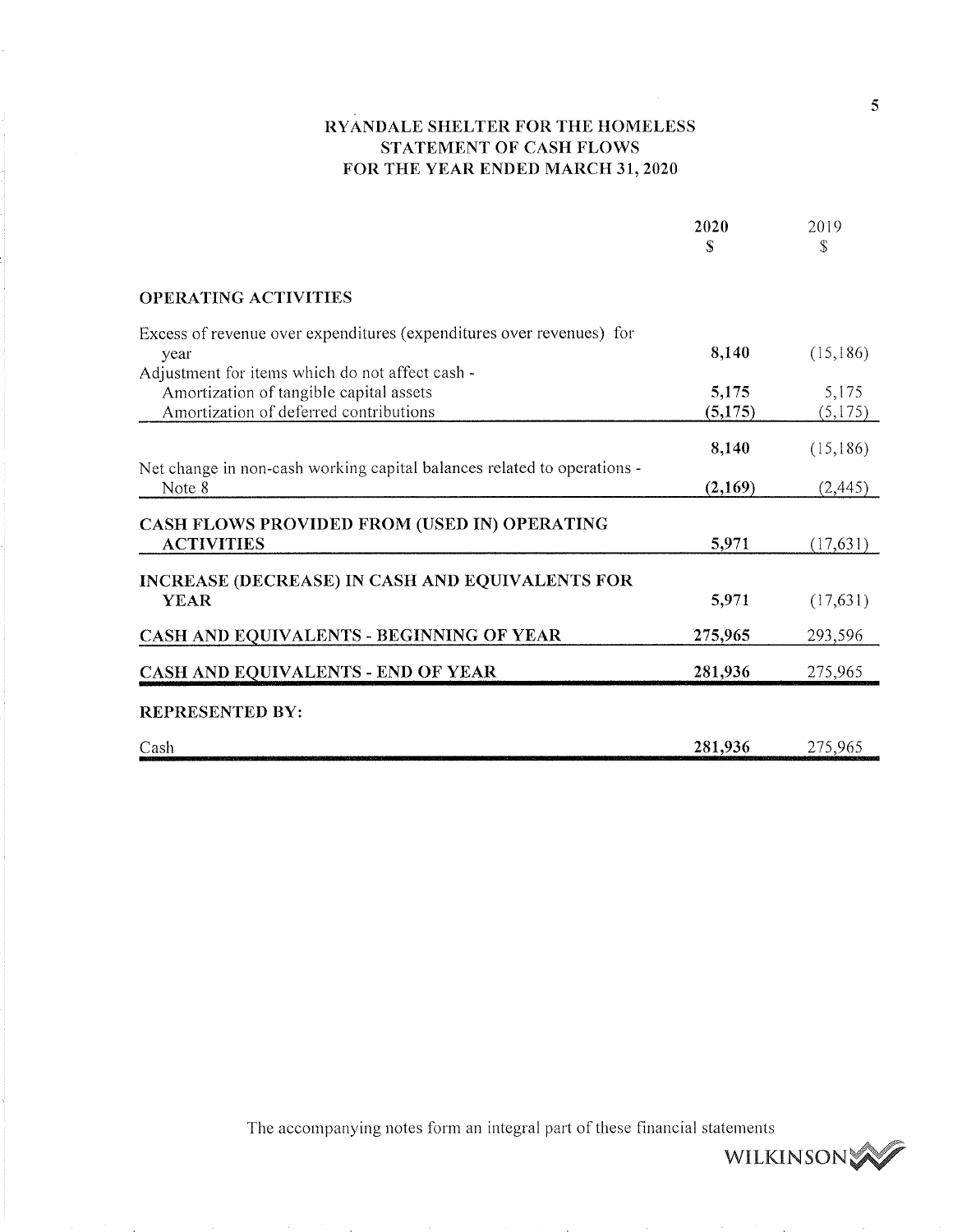#### PURPOSE OF THE ORGANIZATION AND INCORPORATION

Ryandale Shelter For The Homeless was incorporated in Ontario in 1999 as a corporation without share capital. On April 1, 1999 the assets and liabilities of Ryandale House For The Homeless, House Operations were transferred to Ryandale Shelter For The Homeless. On that date, the shelter began operations. Its primary purpose was to provide emergency temporary accommodation for persons without shelter, but has since changed to offer a supportive living environment and opportunities for social and skills development for formerly homeless adults, thereby facilitating successful transition to independent living. The corporation is registered as charitable organization and consequently is exempt from income taxes under the Income Tax Act.

### 2. IMPACT OF COVID-19

Since the end of the year, the coronavirus disease COVID—19 has had considerable impact, both globally and locally, which has the potential to create financial stress on the Organization in the following areas:

(a) The global investment markets have experienced substantial volatility and downward valuation due to the economic concerns at this time, which could have some impact on the Organization's investment portfolio, and

(b) Due to the economic uncertainty that affects potential donors, the receipt of donations may be reduced.

(c) Due to the limitation of access to the bingo hall, the revenue from fundraising from bingos and Nevada Ticket sales has been reduced.

(d) Due to the health protocols, there has been an increased cost of personal protective equipment.

At the time that these financial statements were finalized, the amount of the financial impact of these two areas could not be determined.

#### 3. SIGNIFICANT ACCOUNTING POLICIES

Outlined below are those accounting policies adopted by the organization considered to be particularly significant:

#### (a) Basis of Accounting

These financial statements are prepared in accordance with Canadian accounting standards for not-for-profit organizations.



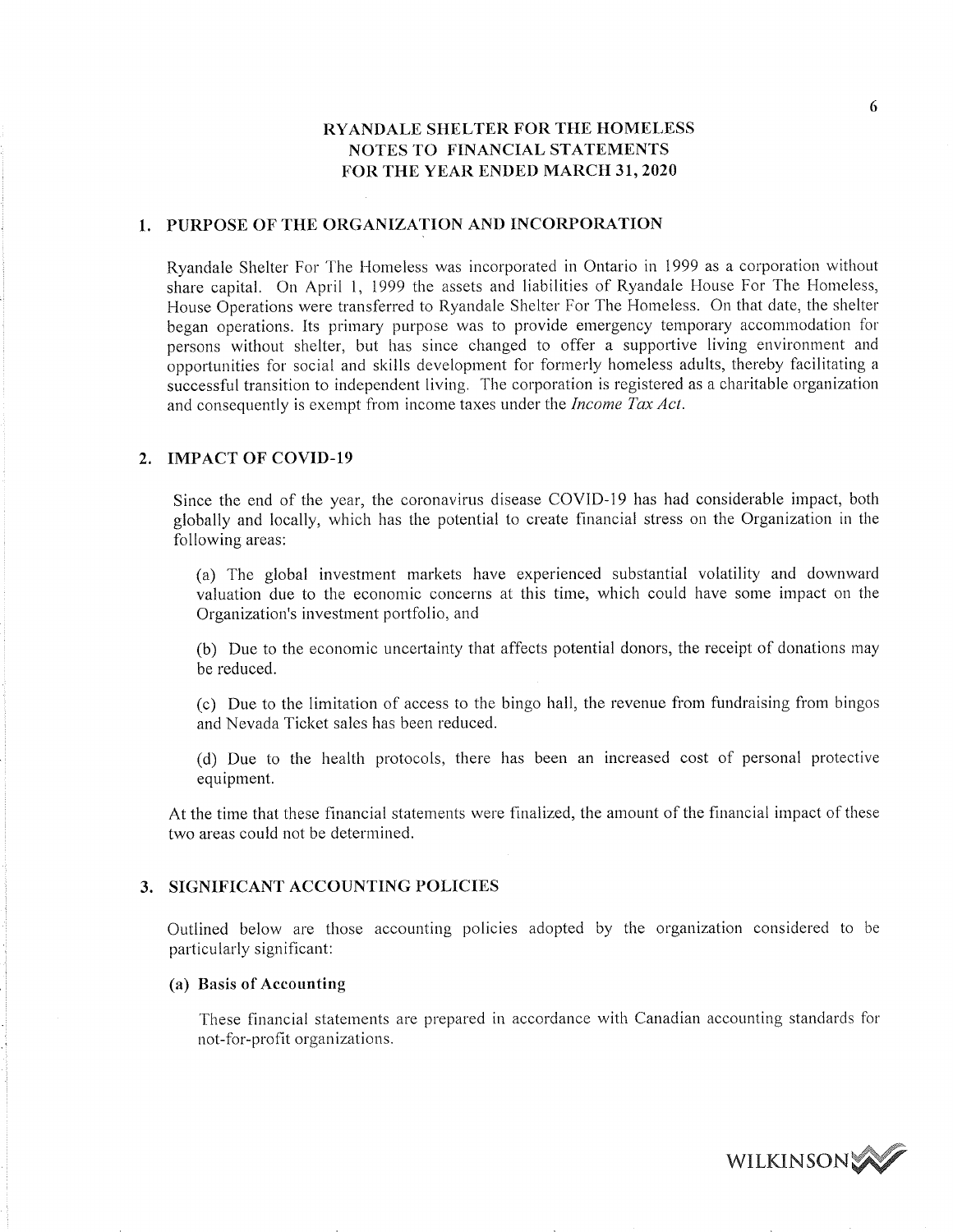### 3. SIGNIFICANT ACCOUNTING POLICIES (Cont'd)

#### (b) Accounting Estimates

The preparation of financial statements in conformity with Canadian accounting standards for not-for-profit organizations requires management to make estimates and assumptions that affect the reported amounts of assets and liabilities and disclosure of contingent assets and liabilities at the date of the financial statements and the reported amounts of revenues and expenditures during the reporting period. Significant items subject to such estimates and assumptions include valuation of accounts receivable, deferred revenue and accounts payable. Actual results could differ from those estimates.

#### (c) Fund Accounting

The accompanying financial statements include the activities of the organization for which the Board of Directors is legally accountable. In order to properly reflect its activities, the organization maintains its accounts in accordance with the principles of fund accounting in order that limitations and restrictions placed on the use of available resources are observed. Under fund accounting, resources for various purposes are classified for accounting and reporting purposes into funds in accordance with activities or objectives specified. For financial reporting purposes, the organization has combined funds with similar characteristics into the following funds:

The Operating Fund accounts for the cost of operations of providing non—profit housing and related services financed by grants, fundraising and other general income.

The Capital Asset Fund accounts for the organization's land and building and the direct financing of these tangible capital assets.

The Internally Restricted Capital Fund accounts for funds set aside by the Board of Directors to be used for the expansion of Transitional Housing services of Kingston.

The Internally Restricted Operation Fund accounts for funds set aside by the Board of Directors for three months of operating costs.

The balance sheet represents the combined position of all funds of the organization.

#### (d) Short-Term Investments

Investments are initially recorded at their acquisition cost. At the balance sheet date, the investments are adjusted to amortized cost, and the corresponding income is recorded in the statement of revenue and expenditures.

#### (e) Tangible Capital Assets

Tangible capital assets are statad at the original capital cost. Amortization of the buildings, which is based on its estimated useful life, is calculated on the straight line basis over 40 years.

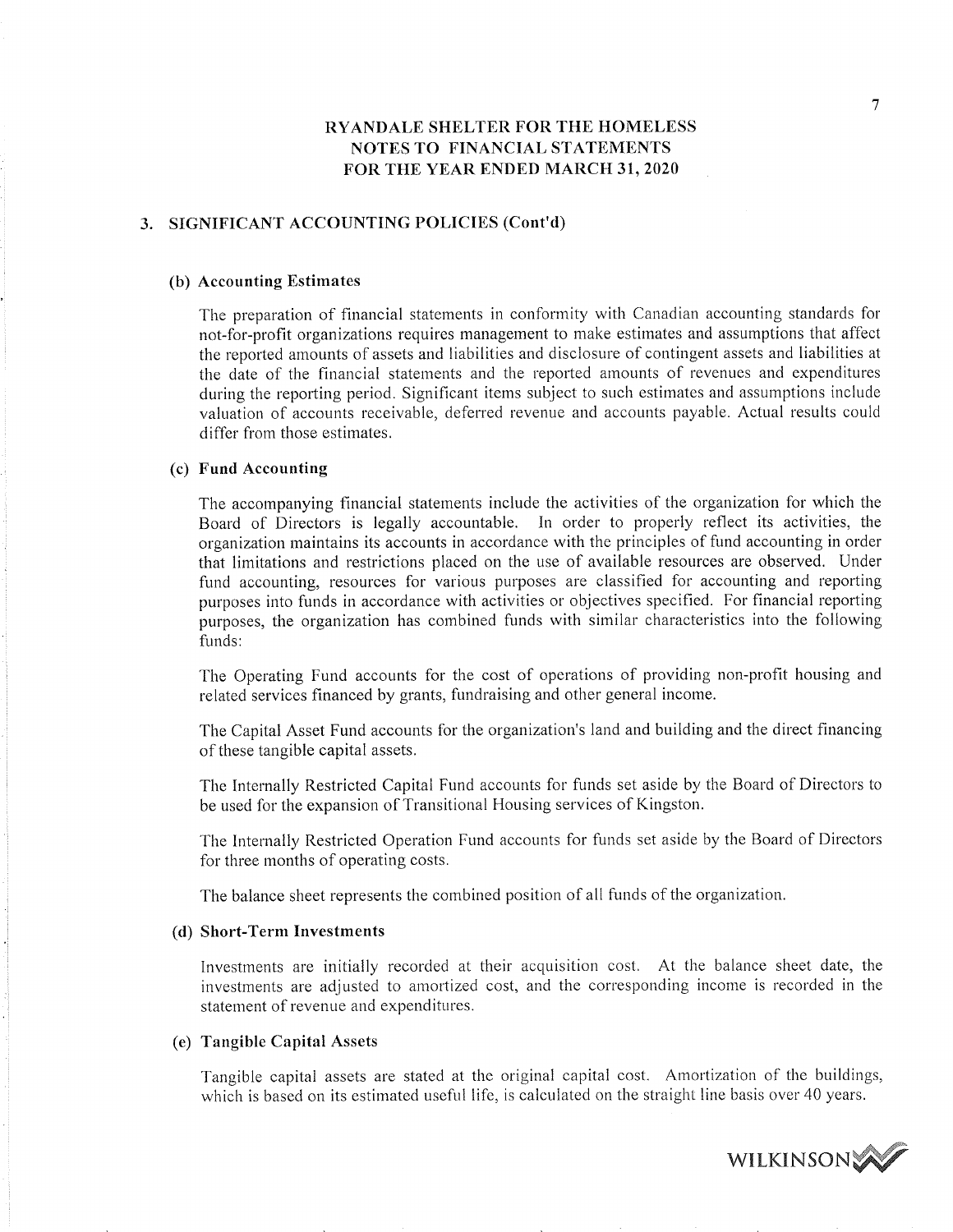#### 3. SIGNIFICANT ACCOUNTING POLICIES (Cont'd)

#### (f) Financial Instruments

#### (i) Measurement of Financial Instruments

Ryandale Shelter for the Homeless initially measures its financially assets and liabilities at fair value adjusted by, in the case of a financial instrument that will not be measured subsequently at fair value, the amount of transaction costs directly attributable to the instrument. Ryandalc subsequently measures all its financial assets and financial liabilities at amortized cost.

Changes in fair value recognized in excess (deficiency) of revenues over expenditures.

Financial assets measured at amortized cost include cash and accounts receivable.

Financial assets measured at fair value include short-term investments.

Financial liabilities measured at amortized cost include accounts payable and accrued liabilities.

#### (ii) Impairment

Financial assets measured at amortized cost are tested for impairment when there are indicators of possible impairment. When a significant adverse change has occurred during the period in the expected timing or amount of future cash flows from the financial asset or group of assets, a write-down is reflected in excess (deficiency) of revenues over expenditures. When events occurring after the impairment confirm that a reversal is necessary, the reversal is recognized in excess (deficiency) of revenue over expenditures, up to the amount of previously recognized as impaired.

#### (g) Revenue Recognition

Revenue from rental income is recognized at the time the services are provided to clients.

Revenue from grants is recognized as revenue in the year in which the related expenditures are incurred.

Donations and fundraising revenue are recorded as revenue when received.

#### (h) Deferred Contributions Related To Tangible Capital Assets

Deferred contributions related to tangible capital assets are recorded as a liability at the time of receipt of funds. The amounts of deferred contributions are taken into income at the same rate as the related asset is amortized.

## (i) Cash And Equivalents

Cash and equivalents consist of cash on deposit and bank term deposits in money market instruments with maturity dates of less than three months from the date they are acquired.

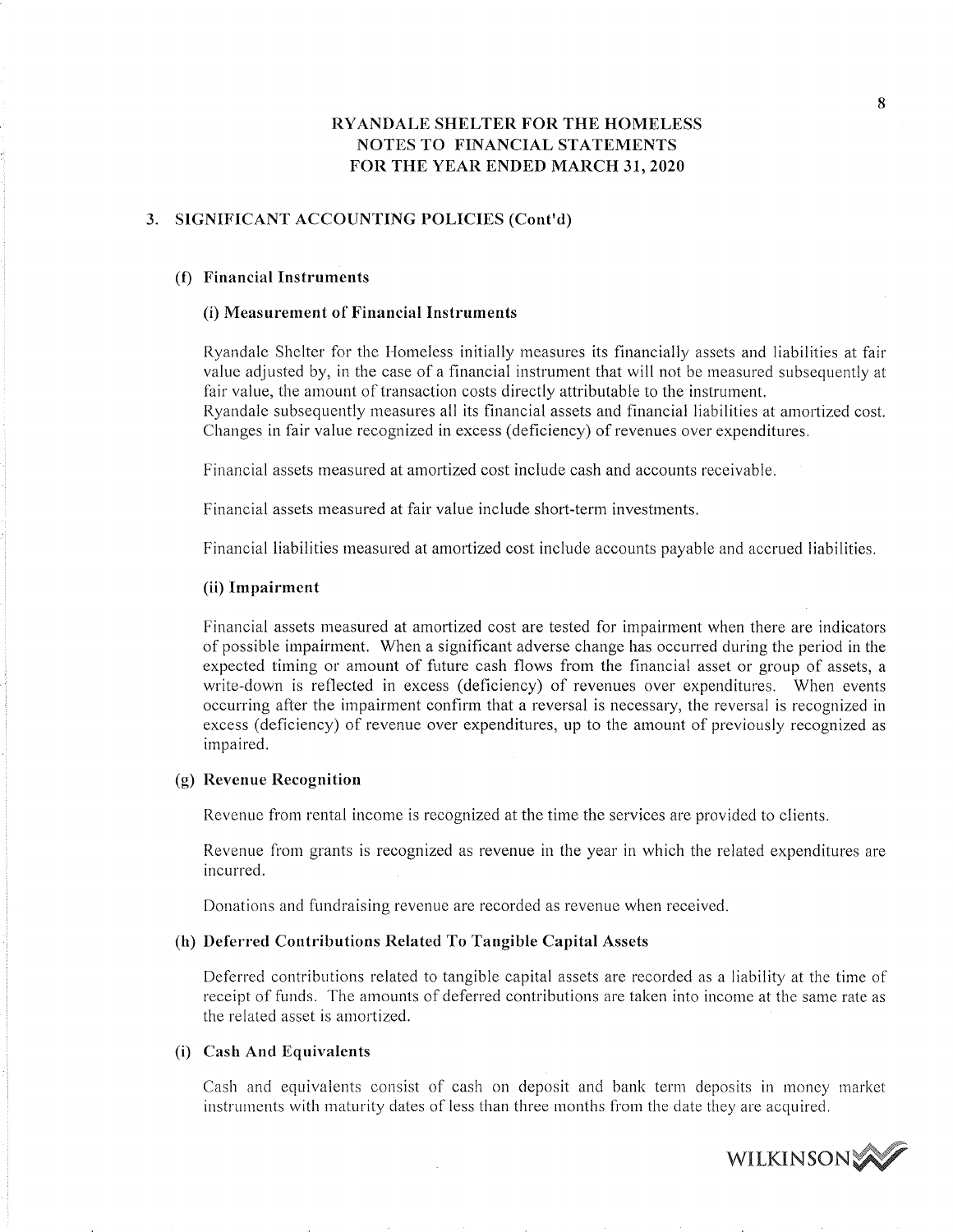## 3. SIGNIFICANT ACCOUNTING POLICIES (Cont'd)

## (j) Donated Goods for Gifts in Kind and Volunteer Contributions

Volunteers contribute a substantial number of hours each year to assist the organization in carrying out its activities and donors may contribute goods to assist the organization rather than cash donations. Due to the difficulty of determining the fair value, contributions of such goods and services are not recognized in the financial statements.

## 4. SHORT-TERM INVESTMENTS

The short-term investments are comprised of a guaranteed investment certificate earning interest at 1.85%, maturing in January 2022.

## 5. TANGIBLE CAPITAL ASSETS

|                                    | 2020                                |         | 2019              |                                                                                                                                 |  |
|------------------------------------|-------------------------------------|---------|-------------------|---------------------------------------------------------------------------------------------------------------------------------|--|
|                                    | Accumulated<br>amortization<br>Cost |         | Cost              | Accumulated<br>amortization                                                                                                     |  |
|                                    | \$                                  | S       | \$                | \$                                                                                                                              |  |
| Land<br>Buildings                  | 30,000<br>207,009                   | 76,636  | 30,000<br>207,009 | 71,461                                                                                                                          |  |
|                                    | 237,009                             | 76,636  | 237,009           | 71,461                                                                                                                          |  |
| Cost less accumulated amortization | S                                   | 160,373 |                   | 165,548<br><b>Dealer of the contract of the contract of the contract of the contract of the contract of the contract of the</b> |  |

## 6. DEFERRED CONTRIBUTIONS RELATED TO TANGIBLE CAPITAL ASSETS

Deferred contributions related to tangible capital assets represent contributions received in the form of grants to be used for building addition construction. The deferred contributions are reported as income at the same rate as the related amortization of the buildings.

|                                                                                             | 2020              | 2019                                                                                                                     |
|---------------------------------------------------------------------------------------------|-------------------|--------------------------------------------------------------------------------------------------------------------------|
| Deferred Contributions - beginning of year<br>Current year amortization reported as revenue | 22,314<br>(5,175) | 27,489<br>.5.175                                                                                                         |
| Deferred Contributions - end of year                                                        | 17.139            | 22,314<br>constitution on constitution and constitution of a constitution of the constitution of the constitution of the |

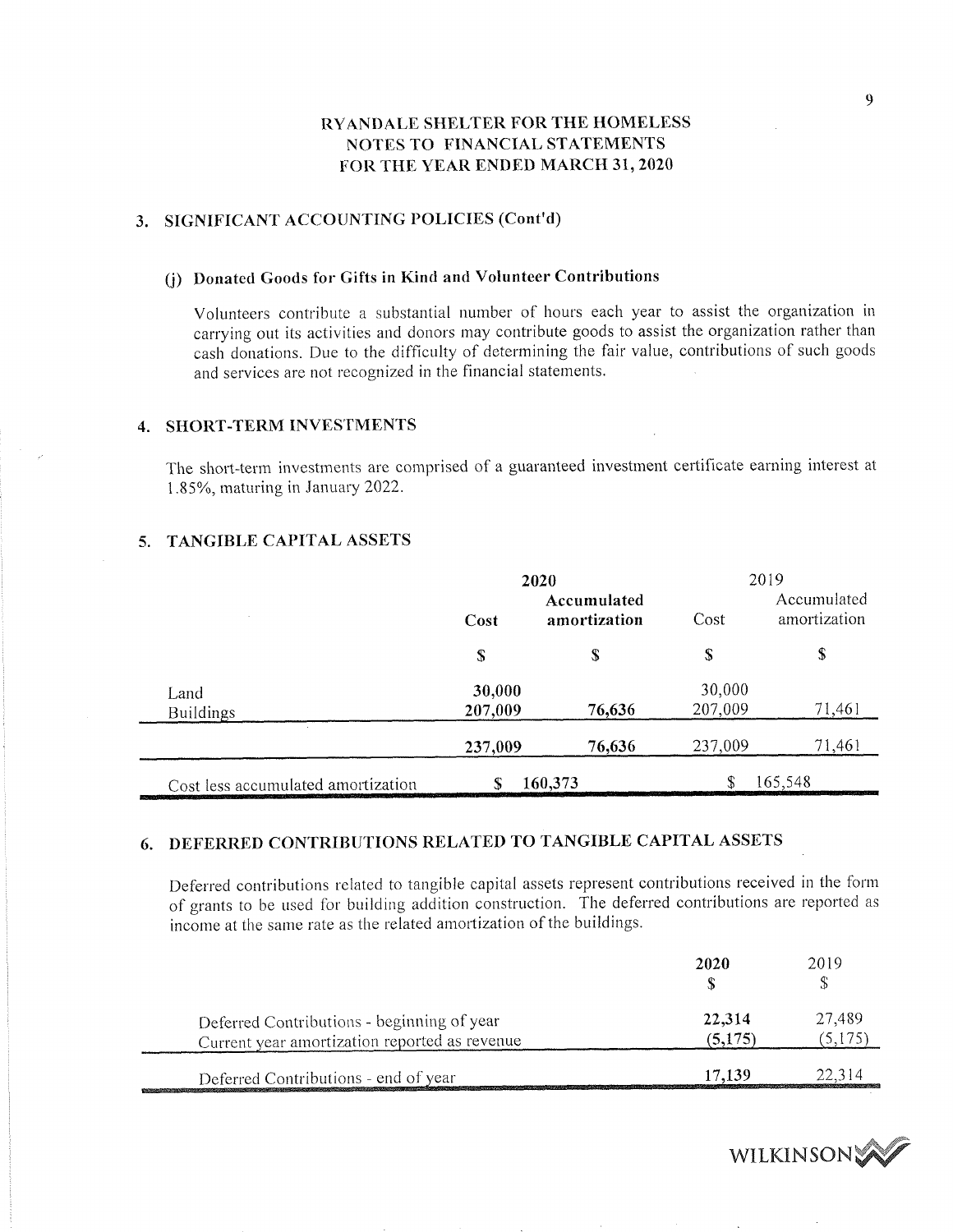### 7. INTERNALLY RESTRICTED FUNDS

Internally restricted amounts of \$224,968 have been set aside in the capital fund for the use of the expansion of Transitional Housing services in Kingston. Internally restricted amounts of \$18,000 have been set aside in the Operating fund for three months of operating costs. These internally restricted amounts are not available for any other purpose without the approval of the Board of Directors.

## 8. NET CHANGE IN NON-CASH WORKING CAPITAL BALANCES RELATED TO OPERATIONS

Cash provided from (used in) non-cash working capital is compiled as follows:

|                                                   | 2020<br>S | 2019<br>\$ |
|---------------------------------------------------|-----------|------------|
| (INCREASE) DECREASE IN CURRENT ASSETS             |           |            |
| Accounts receivable                               | (2,814)   | (2,961)    |
|                                                   | (2,814)   | (2,961)    |
| <b>INCREASE (DECREASE) IN CURRENT LIABILITIES</b> |           |            |
| Accounts payable and accrued liabilities          | 645       | 516        |
|                                                   | 645       | 516        |
| NET CHANGE IN NON-CASH WORKING CAPITAL            |           |            |
| <b>BALANCES RELATED TO OPERATIONS</b>             | (2,169)   | (2.445     |

## 9. FINANCIAL RISKS AND CONCENTRATION OF RISKS

In the normal course of business, the organization is exposed to a number of risks that can affect its operational performance. These risks which have not Changed from the previous year, are as follows:

### Interest Rate Risk

Interest rate risk is the potential for financial loss caused by fluctuations in fair value or future cash flows of financial instruments because of changes in market interest rates. The organization is exposed to interest rate risk through its short-term investments.